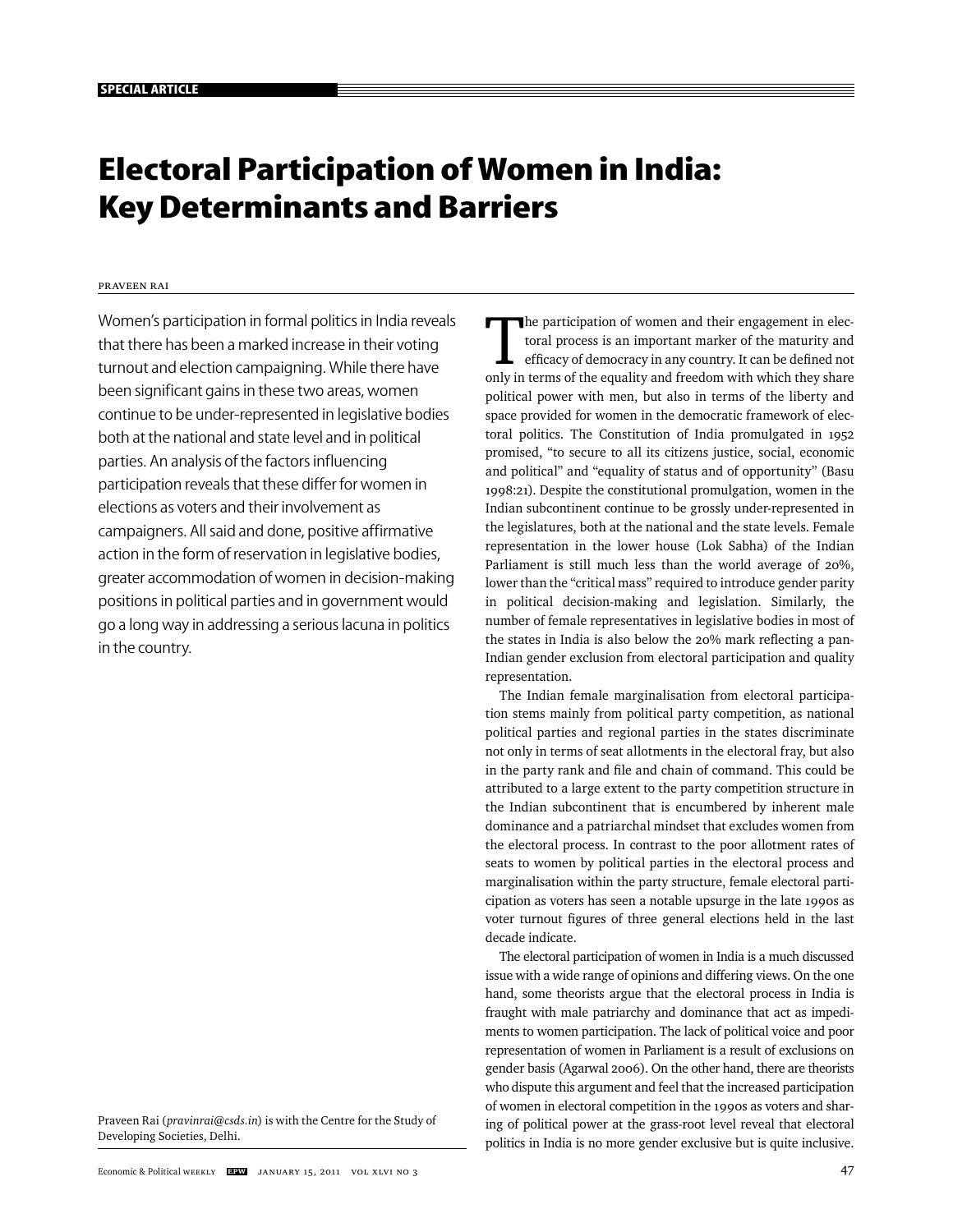They feel that due to the strength and determination of women's movements in different parts of India, as well as governmentregulated quotas, female presence in the political arena is increasing, particularly in terms of voting patterns and decision-making power, as well as in access to positions in public office (Lock 1998; Vyasulu and Vyasulu 1999; Ahern et al 2000; Banerjee 2003).

It is within this framework of competing and divergent arguments of the level of participation of women in the electoral process that the ensuing analysis, based on primary and secondary sources, will try to ascertain the underlying causal factors. The analysis will not only focus on levels of inclusion of women in the electoral process as party candidates and as single interaction voters but also their engagement in election campaigning and electoral activities that involves multiple interaction. It will argue that female involvement is more labour-intensive and involves sustained political interactions over a period of time. It will also attempt to determine the factors that act as barriers and impediments to women proactively engaging in electoral politics.

This paper is broadly divided into six sections. Section 1 provides the definition and markers of female participation in electoral competition in India. Section 2 assesses female participation in elections from a historical point of view to understand the beginning from limited electoral activities to more intensive participatory activities in recent times. Section 3 is about the thematic patterns of gendered interactions in electoral competition at various levels – under-representation of women in the Lok Sabha since the first general elections, systemic exclusion in allotment of seats as candidates in national elections by political parties, increasing participation of women in electoral campaigns in the beginning of 21st century and the electoral upsurge of Indian women as voters in the 1990s. Section  $4$  is the focal section of the paper as it tries to quantitatively find out the main determinants that lead to higher participation of women in the electoral process as voters and as campaigners, separately. It will also attempt to ascertain the best indicators that explain higher participation of women in formal politics, both as single participatory voters and as multi-participatory campaigners that is more time intensive and requires frequent negotiations outside the household. Section 5 probes factors that act as barriers and obstacles in female participation and women's issues in electoral politics qualitatively. Section 6 is the last section that concludes the paper and suggests the way ahead for enhanced participation of women in an intensive electoral process that will pave the way for correcting the present gender inequalities in Indian politics.

## **1 Definition and Markers**

The participation of women in politics in a broader perspective involves interaction in a wide range of activities like participating in trade unions, cooperatives, women's collectives, informal and formal political processes. Political participation has been defined as a citizen's active involvement with public institutions, which include voting, candidacy, campaigning, occupying political office and/or lobbying individually or through membership in a group (Arora 1999; Gleason 2001). However in this paper it is used in a much narrower sense to cover only female participation in formal/electoral politics at the state and national level in electoral competition. Female participation in electoral politics at the grass-root

level of panchayati raj institutions has not been included in the universe of analysis here as affirmative action for reservations of seats has corrected gender exclusions and disparity at this level to a great extent.

For a holistic assessment of electoral participation of women and status vis-à-vis men in India and factors that act as barriers and obstacles in efficacious participation in formal politics, the following parameters will be used:

**(i) Participatory Levels in Electoral Competition**: This can be estimated by analysing the turnout of women as voters and the representation of women in the lower house of Parliament over a period of time based on time series data from the Election Commission of India's archives. This would be supplemented by a comparative analysis of seats allotted to women by national political parties during the last three general elections in India.

**(ii) Electoral Behaviour and Attitudes**: The level of political awareness, commitment and involvement of participation of women in electoral politics, their autonomy and independence in electoral behaviour and choices and barriers that act as impediments in participating as active campaigners during the elections. As will be discussed in the relevant section, the data for analysis is drawn from the Data Unit of the Centre for the Study of Developing Societies (CSDS), Delhi.

(iii) Efficacy of Women in Electoral Process: An assessment would be made of women's roles and efficiency in the electoral process and society's attitude to new political roles of women. This is indicated by the success of women candidates in elections, the efficiency of women's movements, the nature of leadership and women elected in government and political parties and the effectiveness of campaigns for women's mobilisation, particularly on issues that directly concern them. Since quantitative data is not available to ascertain the efficacy of women in electoral process, it will be more qualitative and based on gender analysis.

Since empirical data for women's participation in electoral competition in India is mostly available for state and national level elections, grass-roots electoral participation will be analysed in a qualitative manner so as to provide a holistic picture about levels and patterns of participation in electoral competition.

## **2 An Overview of Electoral Participation**

A brief sketch of the historical background of female participation in electoral competition provides a backdrop both chronologically and thematically.

The Swadeshi movement in Bengal (1905-08) marked the beginning of Indian female participation in nationalist activities and also brought to the forefront the question of suffrage and voting rights.

Tracing the origins of the female suffrage movement in India, Forbes (1979) stated:

the firm insistence of organised women that they be treated as equals of men on the franchise issue emerged not from the perceptions of the needs of the women in India, but as the result of the influence of certain British women, in the case of the first demand for the franchise,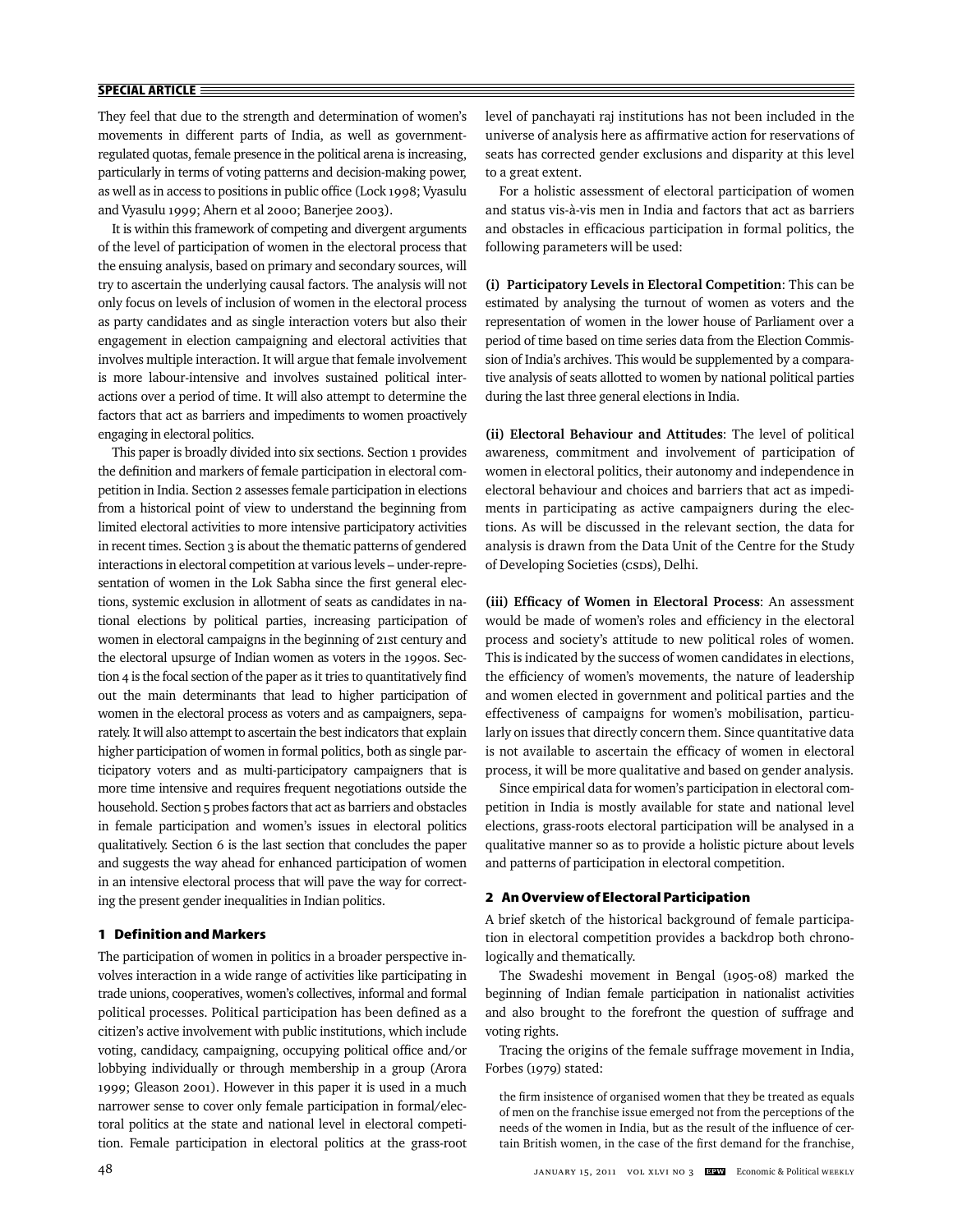1917, and as a response to the nationalist movement, in the case of the second demand for franchise, 1927-33.

Thus the movement for female suffrage in India in the early 20th century was initiated and replicated on the model in Great Britain and the work of British women reformers living in India. But eventually the suffrage movement came to terms with nationalist concerns and suffragist ideals had to be justified in Indian terms and linked to the nationalist issues of political rights and colonial status that dominated public discourse in the 1920s and 1930s in India (Southard 1993).

As a result of the movement, limited suffrage rights were extended to women in different provinces of India between 1920 and 1929. However the suffrage rights granted were to a very narrow section of Indian women based on property qualifications. The Government of India Act 1935 provided a wider section of women suffrage rights but it was still limited and encumbered by qualifications like literacy, property ownership or marriage to propertied men. The Act enfranchised one woman for every five men enfranchised (Visram 1992). In spite of the movement's opposition to reservation of seats on a gender basis, the 1935 Act granted 41 reserved seats for women in the provincial legislatures as well as limited reservations for them in the central legislature, leading to cleavages in the movement on gender and religious lines. However, women took advantage of the seats reserved for them in the elections held in 1937, as 80 women won the elections to become legislators. Thus, India had the third highest number of female legislators in the world in 1937, after the United States and Soviet Union (Visram 1992). After India gained independence in 1947, the new Constitution adopted did not reserve seats for women in the legislature. Though reservation of seats for women in the legislature in the waning days of the colonial era was quite short-lived and subdivided along religious lines, it gave women a foothold in legislative life and set a precedent which women could draw on decades later (Jenkins 2003).

Though the foundation for electoral participation of women was laid down during the freedom movement, the post-Independence period did not witness any concerted or united effort to create inclusive electoral spaces for women. By and large, participation after Independence was constrained by social norms shaping not only opportunities for but also perceptions of female involvement in politics – perceptions that were sometimes unique to men, at times shared by women (Arora 1999; Gleason 2001; Nair 1996). Overall, the mass participation of women in the political field during the freedom struggle seemed to decline after Independence. Their involvement in politics and electoral competition was confined to familial connections rather than based on interest and societal encouragement to actively participate in politics. Also, political parties that were reflecting the prevailing societal ethos systematically excluded women from electoral participation (Baseline Report 1998). However, as a token of appreciation for their contribution in the struggle for India's Independence, political parties allotted them a few seats in the general elections. This becomes evident from the first Lok Sabha Elections held in 1952 where women could win and occupy a paltry 4.4% of the seats in the lower house of Parliament. Even

now, despite the constitutional provisions guaranteeing equality of sexes, electoral participation of women in terms of legislative or decision-making bodies is quite low and they continue to remain marginalised and under-represented.

The demand for greater representation of women in political institutions in India was taken up seriously after the Committee on the Status of Women in India (CSWI) published its report in 1976. The cswi report suggested that female representation in political institutions especially at the grass-roots level needed to be increased through a policy of reservation of seats for women. In 1988, the National Perspective Plan for Women also suggested that a 30% quota for women be introduced at all levels of elective bodies. Women's groups and gender politics strictly insisted that reservation be restricted to the panchayat level to encourage grass-roots participation of women in electoral politics.

The national consensus around this demand resulted in the adoption of the 73rd and 74th amendments to the Constitution in 1993 that introduced 33% reservation for women in institutions of local governance. In 1995 the question of affirmative action for women was raised again, but this time the focus was on reservations in Parliament. Initially, most political parties agreed in principle to this demand, but soon discord and dissensions surfaced. When the bill addressing this issue was introduced in the 11th Lok Sabha in 1997, several parties and groups raised objections. The objections focused on two main issues: first, the issue of overlapping quotas for women in general and those for women of the lower castes and, second, the issue of elitism. The proposed bill is yet to be passed by the Lok Sabha although it has been passed in the Rajya Sabha recently.

The following section delves into the issues more specifically.

#### **3 Gender Interactions in Elections**

The participation of women in various processes of electoral competition in India is multifarious but the levels of participation and inclusiveness are quite varied, uneven and distorted. Electoral interaction and political participation of women can be systematically analysed using a pyramidical electoral participation model stratified at four levels on a quantitative basis: (1) in the top strata is female representation in the lower house of Parliament and in legislative assemblies – which is the narrowest and most constricted numerically; (2) in the second strata are women as candidates in electoral competition participating as members and functionaries of political parties where their representation in quantitative terms is more than that at the top layer; (3) in the third strata as active campaigners for political parties where female participation is much larger in numbers than that in the second strata; and (4) in the bottom strata with the widest base of women in numerical terms as single-time voters.

The levels of female participation at the top tiers/levels of electoral competition are fairly low as compared to Indian men and the only levels of electoral participation where they have achieved some degree of parity are as voters in elections. Thus women's participation in electoral competition has been restricted to being periodic electors, something that is not only promoted and encouraged by the political parties and society but also by the state organs in India. Female electoral participation is grossly skewed and lopsided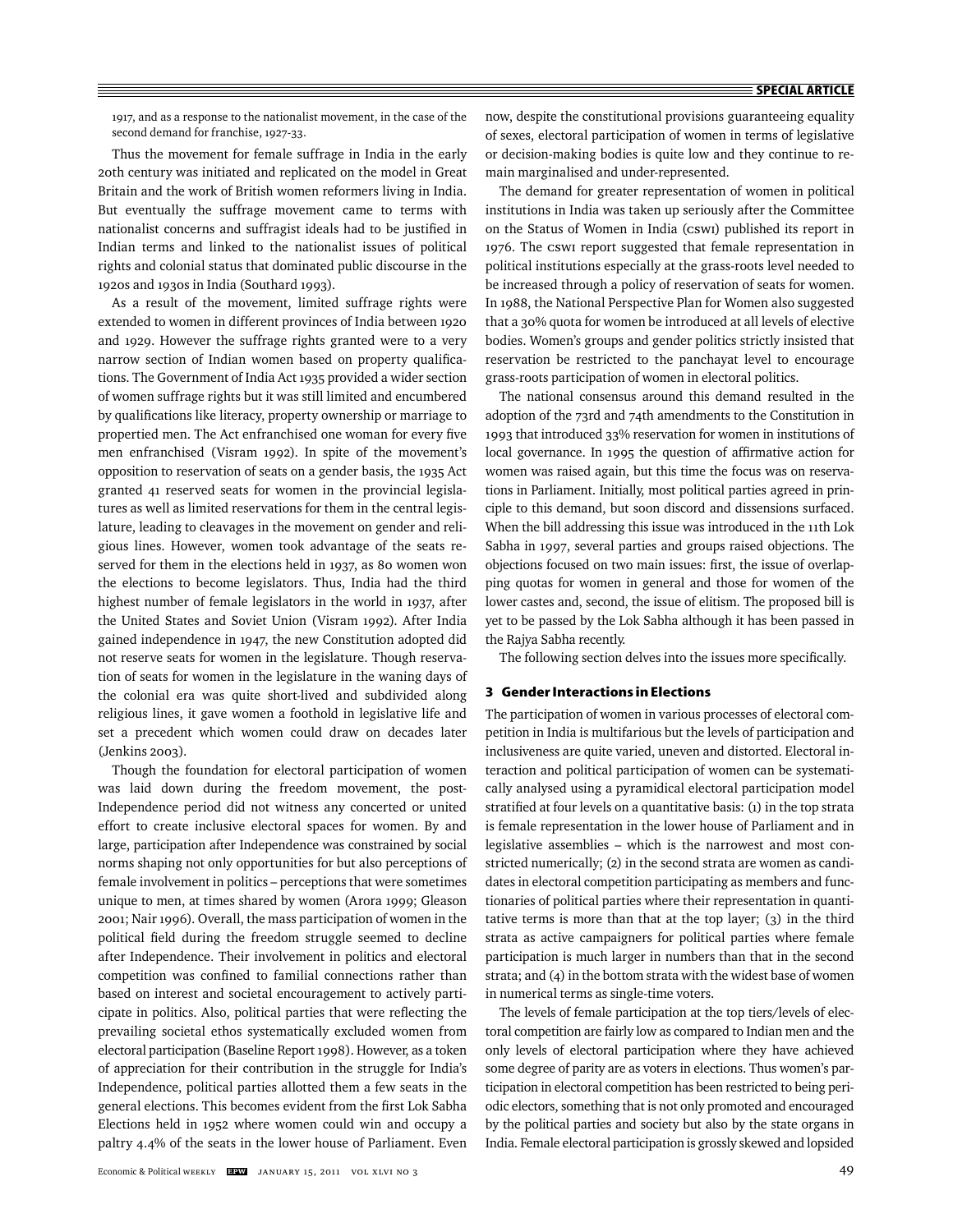vis-à-vis men in India when it comes to contesting elections as candidates and representation in legislative assemblies. Indian electoral politics reveals exclusionary trends in providing space to women to participate as candidates in national and state level elections that causally stem from their marginalisation within the party hierarchy and structure.

Before analysing the representation levels of women in the lower house of Parliament it would be contextual to see how they fare as compared to women in other countries of South Asia presently. The representation of women in the lower house of Afghanistan parliament is the highest (27%) among the countries in South Asia. Afghanistan witnessed its first parliamentary elections after the downfall of the Taliban rule. Apart from Afghanistan, Iraq (25.45%) and Pakistan (21.35%) are the two countries in the region where women representatives occupy more than 20% seats in the lower house of parliament. The reason for other countries being ranked higher than India is mainly due to reservation of seats for women in Parliament. Thus India (10.86) and Sri Lanka (4.89) are two countries in the region where women's representation in the Parliament is below the world average – 20% representation of women.

Women in India are still not well represented in political life as members in Parliament and in state legislative assemblies that would require them to be active in the public sphere (Chhibber 2002). Women's representation in the Lok Sabha since the first general elections reveals that they continue to be grossly excluded from electoral participation at the top even after so many years of Independence (Table 1). In 1952, they constituted 4.4% of the total members in the lower house which has increased to around 11% in 2009, but it is still below the world average of 20%. There was a significant rise in the number of women representatives elected to the Lok Sabha in 2009 as compared with 2004. Although this has important symbolic connotations for the future of women's politics, it had nothing much to do with effective political mobilisation of women in the 2009 elections (Deshpande 2009).

## **Reasons for Low Representation**

\* Including one nominated member. Source: Election Commission of India. ties to give more tickets inherited from nationalist movements, current social policies and the gendered nature of citizenship in hampering women's political participation in government structures, elections and community organisations (Vissandjée et al 2006); (b) lack of reservation of seats for women in the Parliament and state legislatures; (c) the lack of national consensus and willingness among political par-

**Table 1: Representation of Women in Lower House**  (a) socio-historic forces **of Indian Parliament from 1st to 15th Lok Sabha** The mains factors attributed to low representation could be

| Lok Sabha                         | Total<br>No of Seats<br>(Elections Held) | No of Women<br>Members<br>Who Won | % of the<br>Total |  |  |
|-----------------------------------|------------------------------------------|-----------------------------------|-------------------|--|--|
| First (1952)                      | 489                                      | 22                                | 4.4               |  |  |
| Second (1957)                     | 494                                      | 27                                | 5.4               |  |  |
| Third (1962)                      | 494                                      | 34                                | 6.7               |  |  |
| Fourth (1967)                     | 523                                      | 31                                | 5.9               |  |  |
| Fifth (1971)                      | 521                                      | 22                                | 4.2               |  |  |
| Sixth (1977)                      | 544                                      | 19                                | 3.4               |  |  |
| Seventh (1980)                    | 544                                      | 28                                | 5.1               |  |  |
| Eighth (1984)                     | 544                                      | 44                                | 8.1               |  |  |
| Ninth (1989)                      | 529                                      | 28                                | 5.3               |  |  |
| Tenth (1991)                      | 509                                      | 36                                | 7.0               |  |  |
| Eleventh (1996)                   | 541                                      | $40*$                             | 7.4               |  |  |
| Twelfth (1998)                    | 545                                      | $44*$                             | 8.0               |  |  |
| Thirteenth (1999)                 | 543                                      | $48*$                             | 8.8               |  |  |
| Fourteenth (2004)                 | 543                                      | $45*$                             | 8.1               |  |  |
| Fifteenth (2009)                  | 543                                      | 59                                | 10.9              |  |  |
| * lectuding and nominated mamber. |                                          |                                   |                   |  |  |

to women in elections (Basu 1992); (d) perpetuation of a patriarchal political structure together with class, caste and gender subordination acting as strong deterrents to women contesting elections (Baseline Report 1998); and (e) the lack of awareness and knowledge of electoral politics combined with a lack of support from the family and political parties in resources, severely affects women's chances to contest and win elections.

Even at the second strata of women's participation in electoral process as candidates in elections there are inherent barriers and restrictions imposed by political parties that severely restrict their chances of candidature. This becomes fairly evident by numerical analysis of the number of seats allotted to women by four prominent political parties in the last three general elections (Table 2). It can be seen that the number of women candidates who contested the elections has increased and almost doubled from 284 in general elections held in 1999 to 566 in the general elections of 2004. But the number of women candidates fielded by national parties, except for the Bharatiya Janata Party, has remained almost the same during this intervening period. Thus, national parties have followed a discriminatory and gender exclusionist policy in allotment of seats to women in elections for Lok Sabha over the years and discouraged active participation in formal politics. The policy of exclusion of women in granting seats at the national and state level is not only being followed by national parties, but also by regional political parties that are in competition in various states of the country.

The political decision to not allot seats to women by political parties at the national and state level electoral has been attributed to lack of "winnability" of women (Deshpande 2004). However, an

| Table 2: Seat Allotted to Women Contestants in General Elections by National Parties |
|--------------------------------------------------------------------------------------|
|--------------------------------------------------------------------------------------|

| <b>National Parties</b>                        | 1999      |     | 2004      |     | 2009      |     |
|------------------------------------------------|-----------|-----|-----------|-----|-----------|-----|
|                                                | Contested | Won | Contested | Won | Contested | Won |
| All India                                      | 284       | 49  | 355       | 45  | 556       | 59  |
| Congress                                       | 51        | 41  | 45        | 12  | 43        | 23  |
| <b>BJP</b>                                     | 25        | 15  | 30        | 10  | 44        | 13  |
| <b>CPI</b>                                     | 4         |     |           | -   | 4         |     |
| <b>CPM</b>                                     |           |     |           |     | 6         |     |
| Source: Election Commission of India New Delhi |           |     |           |     |           |     |

Source: Election Commission of India, New Delhi.

analysis of the success rates of women candidates in Indian general elections as compared to men reveals that it has been higher in the last three general elections. In the 2009 national hustings, the success rate for women candidates was 11% as compared with the success rate of 6% for men. This clearly demolishes the apprehensions about "winnability" that are raised by political parties in allotting seats to women in elections. The complete lack of support to women by political parties is corroborated by Kishwar who states, "In our country, even the best of women parliamentarians feel sidelined and powerless within the party. The few women leaders have not been able to facilitate the entry of greater number of women in electoral and party politics, and so remain an ineffective minority" (Kishwar 1996). Kishwar recommended that in allocating tickets for elections, parties should be compelled to give at least one-third of their tickets to women by amending the Representation of People Act in India.

The third level of electoral participation in formal politics is the role played by women in election campaigns that forms an integral and crucial part of the electoral process. Women's participation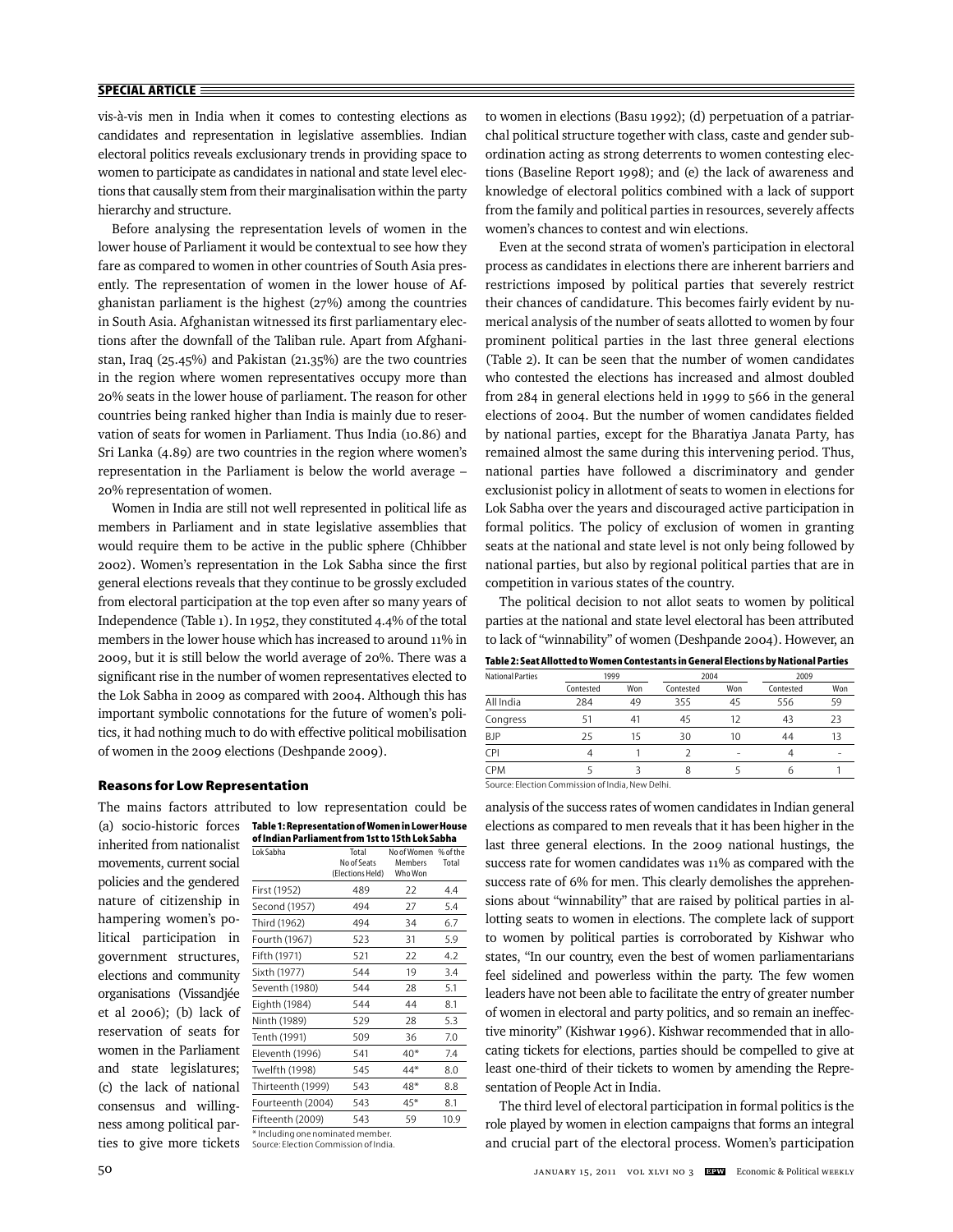in election campaigning is a multi-interaction activity that requires investing time and moving in public spaces outside their household. Political parties in India in recent times have engaged in intense election campaigns and have relied heavily on both print and electronic media to put forward their agenda among the voters and solicit votes for their party during the elections. But traditional campaign methods like holding rallies and meetings, distributing party agenda leaflets, door to door canvassing by party workers and supporters, and road shows by party leaders still remain the more popular methods. Women in India have been actively participating in election campaigns but their levels of participation need to be numerically estimated to get a fair assessment of their engagement in this process.

For analysing the levels and trends of women's participation in electoral competition as campaigners in the last two general elections an electoral participation index<sup>1</sup> was constructed on the following variables: attended election meetings, participated in rallies, door to door canvassing, donations to parties and distributing party agenda leaflets. Table 3 indicates that on the one hand the incidence of low participation of women in campaign activities has dropped by 7 percentage points in the 2004 general elections as compared to the general elections of 1999.

| (1999 and 2004 General Elections)                              |                |          |                       |
|----------------------------------------------------------------|----------------|----------|-----------------------|
| Levels of Participation                                        | <b>NFS1999</b> | NFS 2004 | Increase/Decrease (%) |
| Non-voters                                                     | 44             | 46       | $+2$                  |
| Voters                                                         | 56             | 54       | - 7                   |
| Low campaigners                                                | 87             | 80       | - 7                   |
| High campaigners                                               | 13             | 20       | $+7$                  |
| Source: National Election Study 1999-2004 CSDS Data Unit Delhi |                |          |                       |

**Table 3: Women's Participation as Voters and Election Campaigners**

Source: National Election Study 1999, 2004, CSDS Data Unit, Delhi.

On the other, the number of women with high levels of participation in election campaigns has increased significantly from 13% in the 1999 general elections to 20% in the 2004 general elections. This suggests that relatively more Indian women are now actively participating in campaign activities that are not only more intensive but very much a form of active participation as compared to voting in elections. One of the main reasons for increased participation of women in election campaign activities is due to higher mobilisation by political parties by including women in their campaign programmes. It seems that political parties seem quite keen and enthusiastic in treating women as constituencies and campaigners, but run shy of allotting adequate number of seats to them in elections and in sharing political power (Kishwar 1996).

Though there has been a slight decrease in female voting in the 2004 general elections as compared to 1999, participation in the electoral process as voters has steadily increased from 46.6% in 1962 to around 55.8% in the year 2009 (Table 4). The difference in voter turnout among men and women that was as wide as 16.7% in 1962 has narrowed down to 4.4% in 2009. Despite the difference in voting levels remaining significant vis-à-vis men, there was not only a definite participatory upsurge among Indian women in the 1990s, but also in their turnout (Yadav 2000). In fact, the general elections in 2009 had witnessed the highest voter turnout among women. Thus, Indian women's participation as voters at the national level electoral competition has shown a significant upsurge.

What are the reasons for the upsurge of women's participation as voters in general elections held in the 1990s? The reasons could be, first, the liberalisation and opening up of Indian economy in the 1990s resulted in an explosion of electronic media creating awareness and educating women about their political and electoral rights. Second, the civil society and women's organisations' awareness campaigns and advocacy at grass-root levels encouraged and educated women about their voting rights and importance of vote in favour of right candidates and political parties. Third, the Election Commission's initiatives in conducting free, fair and violence-free elections in the 1990s may have contributed in larger women turnout as it inculcated a sense of safety and security among them. Fourth, the reservation of 33% seats for women at the panchayati raj institutions (PRIs) in the 1990s gave women in the country a sense of sharing power with men equally. It may have acted as a catalyst and resulted in the upsurge of women's electoral participation as voters. Finally, the dominant perception (Vissandjée et al 2006) that women generally think that politics is a dirty word and tend to stay away from it also saw a change in this period as a result of reservation and their participation in large numbers at the grass-root level (PRIs). The success stories of women in panchayats dispelled the perception among women that politics is not a domain of activity for them.

#### **4 Key Determinants and Factors**

Levels of participation of women in formal politics are determined by a host of factors some of which are universal and genderspecific in nature, while some are country-specific and localised. In India and elsewhere it has been suggested that women's participation in electoral competition is generally lower than of men either because they have been socialised differently, especially as far as marriage, motherhood, employment, and property ownership are concerned, or because they have fewer resources (Burns et al 2001). Similarly, the socio-economic demographics of women and gender-specific reasons have been mostly cited in research as factors that determine their level of participation in the electoral process at the various tiers as outlined above.

In order to assess crucial factors that determine women's level of participation in formal politics like voting and campaigning in India, this section uses data from the National Election Study (NES) 2004, conducted by the CSDS and women's electoral participation

| <b>General Elections</b> | <b>Total Turnout</b> | Men's Turnout | Women's Turnout | Difference in Turnout |
|--------------------------|----------------------|---------------|-----------------|-----------------------|
| First (1952)             | 61.2                 |               |                 |                       |
| Second (1957)            | 62.2                 | -             | -               | ۰                     |
| Third (1962)             | 55.4                 | 63.3          | 46.6            | 16.7                  |
| Fourth (1967)            | 61.3                 | 66.7          | 55.5            | 11.2                  |
| Fifth (1971)             | 55.3                 | 60.9          | 49.1            | 11.8                  |
| Sixth (1977)             | 60.5                 | 66.0          | 54.9            | 11.1                  |
| Seventh (1980)           | 56.9                 | 62.2          | 51.2            | 11.0                  |
| Eighth (1984)            | 64.0                 | 68.4          | 59.2            | 9.2                   |
| Ninth (1989)             | 62.0                 | 66.1          | 57.3            | 8.8                   |
| Tenth (1991)             | 57.0                 | 61.6          | 51.4            | 10.2                  |
| Eleventh (1996)          | 58.0                 | 62.1          | 53.4            | 8.7                   |
| Twelfth (1998)           | 62.0                 | 66.0          | 58.0            | 8.0                   |
| Thirteenth (1999)        | 60.0                 | 64.0          | 55.7            | 8.3                   |
| Fourteenth (2004)        | 58.8                 | 61.7          | 53.3            | 8.4                   |
| Fifteenth (2009)         | 58.2                 | 60.2          | 55.8            | 4.4                   |

Source: Election Commission of India, New Delhi.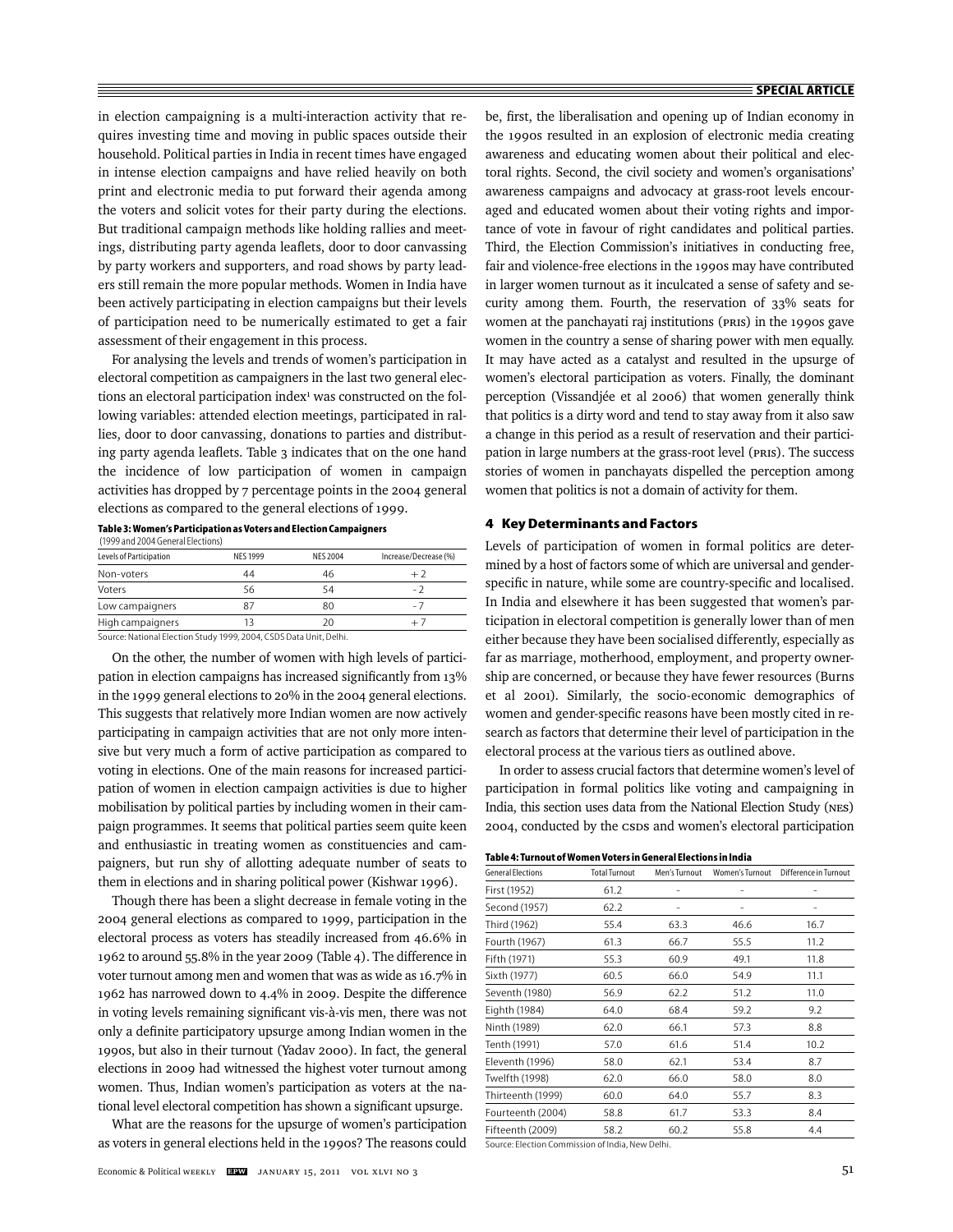index created from NES data sets. It is again reiterated that electoral participation is used in a restricted ambit. Women's participation in election competition is restricted to covering voting and campaigning during the general elections held in India in 2004.

There has been a visible upsurge of women as voters in Indian elections and they have achieved parity with men voters in elec-

tions. One of the reasons cited has been promotion by state and society in encouraging women to participate and vote in elections. What are the other factors that determine their levels of participation and non-participation in the voting process? One of the key factors that determines their high level of participation in casting their votes is women's interest in politics. Table 5 shows that a large number of the women with an interest in politics are also the ones who participate actively in the voting process. Eighty-nine per cent of women who had an interest in politics also had high levels of voting participation in the 2004 general elections as compared with those who did not have an interest in politics in general (82%). Thus, we can assume that women's interest in politics is a prerequisite for encouraging higher participation of women in formal politics.

Individual socio-demographics including education and income, sociocultural norms and caste are also associated with women's opportunities in political participation (Agarwal 1997; Gleason 2001; Banerjee 2003). Women's level of participation in electoral politics depends on their societal background and the levels of liberty and freedom enjoyed by them. Thus women who exercise their own discretion in deciding whom to vote for show a higher level of electoral participation as voters in electoral competition than those whose decisions are in-

fluenced by family and friends. Accordingly, women with their own voting decisions show a higher voting participation (4 percentage points in the 2004 general elections) than women whose decisions were influenced by others. But the attitudinal factor that seems to drive women in India to cast their votes in elections is the perception that their vote matters in electing and running the government. Thus 87%, who felt that their vote matters in elections, voted in general elections 2004 in India as compared with the smaller number of women (78%) who felt that it did not matter for running the government and yet voted.

#### **Location and Region**

The other important factors that play a crucial role in ensuring higher participation in voting are location and region. Table 5 reveals that women living in rural areas of India vote higher as compared to those living in urban locations, as rural women are ahead by 5 percentage points in voting in the 2004 general elections. Similarly, women located in the southern and eastern region of India exercised their ballot options more as compared to

women residing in the western and northern regions of the country. Thus, more women from southern (90%) and eastern (87%) regions voted in 2004 as compared with their counterparts residing in the other two regions of India. The reason that can best explain a higher percentage voting by women in the southern and eastern regions of India is the matriarchal social structure

| Table 5: Key Determinants of Women's |
|--------------------------------------|
| Participation in Voting              |
|                                      |

| Factors                                                          | <b>Voting Participation (%)</b> |             |  |
|------------------------------------------------------------------|---------------------------------|-------------|--|
|                                                                  | Vote                            | Do Not Vote |  |
| Interest in politics                                             | 89                              | 11          |  |
| No interest in politics                                          | 82                              | 18          |  |
| Own voting decision                                              | 89                              | 11          |  |
| Not own voting decision                                          | 85                              | 15          |  |
| Vote is important                                                | 87                              | 13          |  |
| Vote is not important                                            | 78                              | 22          |  |
| <b>Rural location</b>                                            | 85                              | 15          |  |
| Urban location                                                   | 80                              | 20          |  |
| Southern region                                                  | 90                              | 10          |  |
| Eastern region                                                   | 87                              | 13          |  |
| Western region                                                   | 81                              | 19          |  |
| Northern region                                                  | 79                              | 21          |  |
| Source: National Election Study 2004, CSDS Data<br>Lista Distint |                                 |             |  |

Unit, Delhi.

#### **Table 6: Key Determinants of Women's Participation in Election Campaigning**

| Factors                 |     | Participation in Campaign (%) |
|-------------------------|-----|-------------------------------|
|                         | Low | High                          |
| Interest in politics    | 59  | 41                            |
| No interest in politics | 89  | 11                            |
| High media exposure     | 70  | 30                            |
| No media exposure       | 85  | 15                            |
| High social networking  | 79  | 21                            |
| Low social networking   | 87  | 13                            |
| Employed                | 78  | 22                            |
| Unemployed              | 82  | 18                            |
| Eastern region          | 69  | 31                            |
| Northern region         | 83  | 17                            |
| Southern region         | 83  | 17                            |
| Western region          | 89  | 11                            |
|                         |     |                               |

Unit, Delhi.

Source: National Election Study 2004, CSDS Data

prevalent in these regions which allows them more freedom to access and negotiate interactions in the public sphere and in electoral competition.

What are the other factors that determine women's participation in election campaigning and are the reasons same as those for participation in voting or different from it? Women's interest in politics emerges as the key factor that determines their level of participation in election campaigns. Women with an interest in politics had higher levels of participation (41%) in election campaigning in 2004, as compared to those who were not interested in politics and still campaigned in elections  $(11%)$ . The findings are corroborated by earlier research that arrived at similar outcomes (Burns et al 2001).

It is acknowledged that educated employed women and those of a higher social standing in terms of class, and urban women are more likely to be interested as well as more active in politics (Chhibber 2002). The observations in Table 6 support this as women who are employed have a higher participation in election campaigns (22%) as compared to women who are not working  $(18%)$ . The findings are supported by earlier reports (Gleason 2001). Although in some cases, the differences are not very significant, they are suggestive of the potential roles the demographic background

plays in active participation of women in electoral process.

In a pluralistic society like India, the media is the major means for political and social groups to reach out to target groups and forge strategic alliances with them. The increased participation of women as election campaigners in recent electoral competitions could be attributed to Indian media to some extent as data in Table 6 reveals. But to what extent does media exposure of women lead to their increased participation in election campaigns? To test this efficacy, a Media Exposure Index<sup>2</sup> was created which is a combination of CSDS National Election Survey 2004 data variables on newspaper reading habits and listening to news on radio and television. As per Table 6, women who had a high exposure to media also had higher political participation in e lection campaign (30%) as compared to those who had no exposure to the media (15%).

Social networking and regional factors also determine their levels of participation in election campaigns. Women in India are part of social networking groups like local religious organisations and other self-help groups. Thus, women with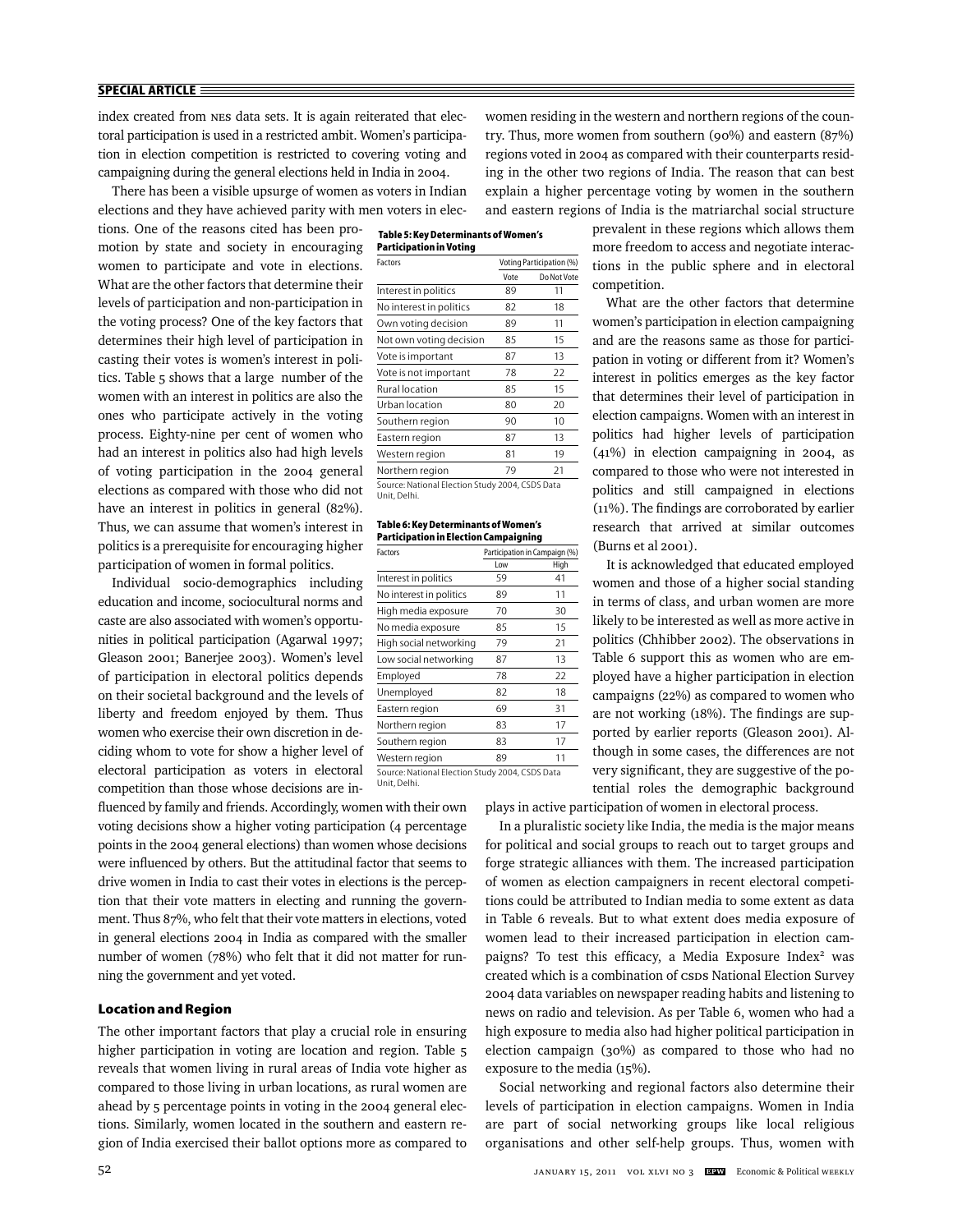higher social networking (21%) had higher levels of participation in election campaign activities in 2004 as compared to those with low social networking (13%). Similarly, women living in the eastern region of the country where the social structure is matriarchal reported high levels of participation in election campaigns (31%) in 2004 as compared to other regions of the country.

#### **Table 7: Electoral Participation of Women as Voters in General Elections 2004 in India**

(Logit Model – Voting in General Election as Dependent Variables)

| Variables                                                    | Single Interaction - Voting in Elections |                       |
|--------------------------------------------------------------|------------------------------------------|-----------------------|
|                                                              | Coefficient                              | <b>Standard Frror</b> |
| Interest in politics                                         | $0.276**$                                | 0.07                  |
| Voting decision                                              | $0.204**$                                | 0.06                  |
| Vote matters                                                 | $0.402**$                                | 0.07                  |
| Media exposure                                               | 0.007                                    | 0.03                  |
| Social networking                                            | 0.109                                    | 0.13                  |
| Employment                                                   | $0.130*$                                 | 0.06                  |
| Language                                                     | 0.077                                    | 0.08                  |
| Rural/urban                                                  | $0.304**$                                | 0.07                  |
| Southern region                                              | $0.579**$                                | 0.10                  |
| Eastern region                                               | $0.478**$                                | 0.08                  |
| Western region                                               | 0.189                                    | 0.10                  |
| Constant                                                     | $-0.045$                                 | 0.23                  |
| Source: National Election Study 2004, CSDS Data Unit, Delhi. |                                          |                       |

 $*P < .05$ ;  $*P < .01$  N: 8892 Chi<sup>2</sup> 164.525 Prob > chi2 0.0000 -2 Log Likelihood Per cent Correctly 6647-7529 Predicted: 88

**Table 8: Electoral Participation of Women as Campaigners in General Elections 2004 in India** (Logit Model – Campaigning in General Elections as

| Dependent Variables) |  |
|----------------------|--|

| Variables                                                    |             | Multiple Interactions-<br><b>Campaign in Elections</b> |  |  |
|--------------------------------------------------------------|-------------|--------------------------------------------------------|--|--|
|                                                              | Coefficient | <b>Standard Frror</b>                                  |  |  |
| Interest in politics                                         | $1.469**$   | 0.05                                                   |  |  |
| Voting decision                                              | 0.030       | 0.05                                                   |  |  |
| Vote matters                                                 | 0.037       | 0.07                                                   |  |  |
| Media exposure                                               | $0.207**$   | 0.02                                                   |  |  |
| Social networking                                            | $0.272**$   | 0.12                                                   |  |  |
| Employment                                                   | $0.227**$   | 0.05                                                   |  |  |
| Language                                                     | $0.318**$   | 0.08                                                   |  |  |
| Rural/urban                                                  | $0.485**$   | 0.06                                                   |  |  |
| Southern region                                              | $-0.259**$  | 0.08                                                   |  |  |
| Eastern region                                               | $0.516**$   | 0.06                                                   |  |  |
| Western region                                               | $-0.268**$  | 0.10                                                   |  |  |
| Constant                                                     | $-5.183$    | 0.23                                                   |  |  |
| Source: National Election Study 2004, CSDS Data Unit, Delhi. |             |                                                        |  |  |

 $*P < .05; **P < .01$  N: 8942 Chi<sup>2</sup> 1226.707 Prob > chi2 0.0000 -2 Log Likelihood Per cent Correctly 9574.6374 Predicted: 78

there are a host of attitudinal determinants like media exposure, social networking, interest in politics, voting discretion, the importance of the vote and demographic variables that determine women's participation in electoral competition both as voters and campaigners. Which among these are the most important determinants of women's participation in the electoral process as voters? A logistic regression (Tables 7 and 8) of the number of women voters as the dependent variable by independent determinants like interest in politics, "own voting decision", "vote matters", "media exposure", "social networking", "locality", "language" and "region" reveals that among attitudinal variables, "Vote matters" is one of the best predictors of women who voted in 2004. This implies that women who feel that their vote matters in electing a

Thus we see that

new government had the highest participation in voting. Apart from women who feel their vote matters, "interest in politics" is also an important predictor of their degree of participation in election voting. Similarly, women who decide on their own to vote went to the polls in larger numbers in 2004 elections and this factor is an important determinant in statistically predicting their higher voting participation patterns. Women's exposure to media, social networking and linguistic differentials does not play an important role in determining their levels of higher voting behaviour as Table 7 clearly reveals.

Among demographic variables, region is the key factor that determines and explains women's level of participation as voters in 2004. Keeping the northern region as constant, the southern region is one of the best predictors of women who voted in elections. This implies that women in southern region of India followed by women in the eastern region of the country had the highest levels of participation in voting process as compared to other regions. Women's participation in voting is also determined by the rural-urban divide that is a significant predictor of their levels of voting in elections. Women living in rural areas voted more in 2004 as compared to the urban areas of India. The reasons could be manifold, but low participation in electoral politics is a common phenomenon among urban voters in India and urban women are no exception (Chhibber 2002).

Are the determinants and predictors of female participation in electoral competition as voters and women who participate in election campaigns the same or are there variations? A logistic regression of the number of women campaigners as the dependent variable by independent determinants like "women's interest in politics", "own voting decision", "vote matters", "media exposure", "social networking", "locality", "language" and "region" reveals that among attitudinal variables, "interest in politics" is one of the strongest predictors of women who campaigned in general elections 2004. Thus women who had interest in politics had the highest levels of participation in electoral campaigning. Apart from "interest in politics" being the best predictor, "social networking" of women is the second best predictor of women's participation in campaign activities during the 2004 elections. "Media exposure" of women is also a good predictor of women's participation in election campaigns. Factors that determined and predicted women's participation as voters like their "vote mattered" and "own decision" are not statistically significant in determining their participation in campaign activities.

Women in non-Hindi states participated more in election campaigns in 2004 as compared to Hindi-speaking states. The employment status of women is a crucial factor, as employed women participated more in election campaigning than those who were not. Women who have a life outside of the household are more interested in politics and more politically active (Chhibber 2002). This means working women who are more exposed to public life participate more in election campaigns than non-working women/housewives.

## **Different Determinants**

Thus we can conclude that the determinants of women's participation as voters and campaigners are different and the best predictors of their levels of participation in two key electoral activities are also dissimilar. The best predictor for women's participation in voting is the "vote matters" factor, whereas for election campaign activities women's "interest in politics" is the strongest predictor. Social networking and media exposure do not have a significant correlation with voting patterns and behaviour of women during elections in India, but are strong determinants of gender participation in campaign activities during electoral competition.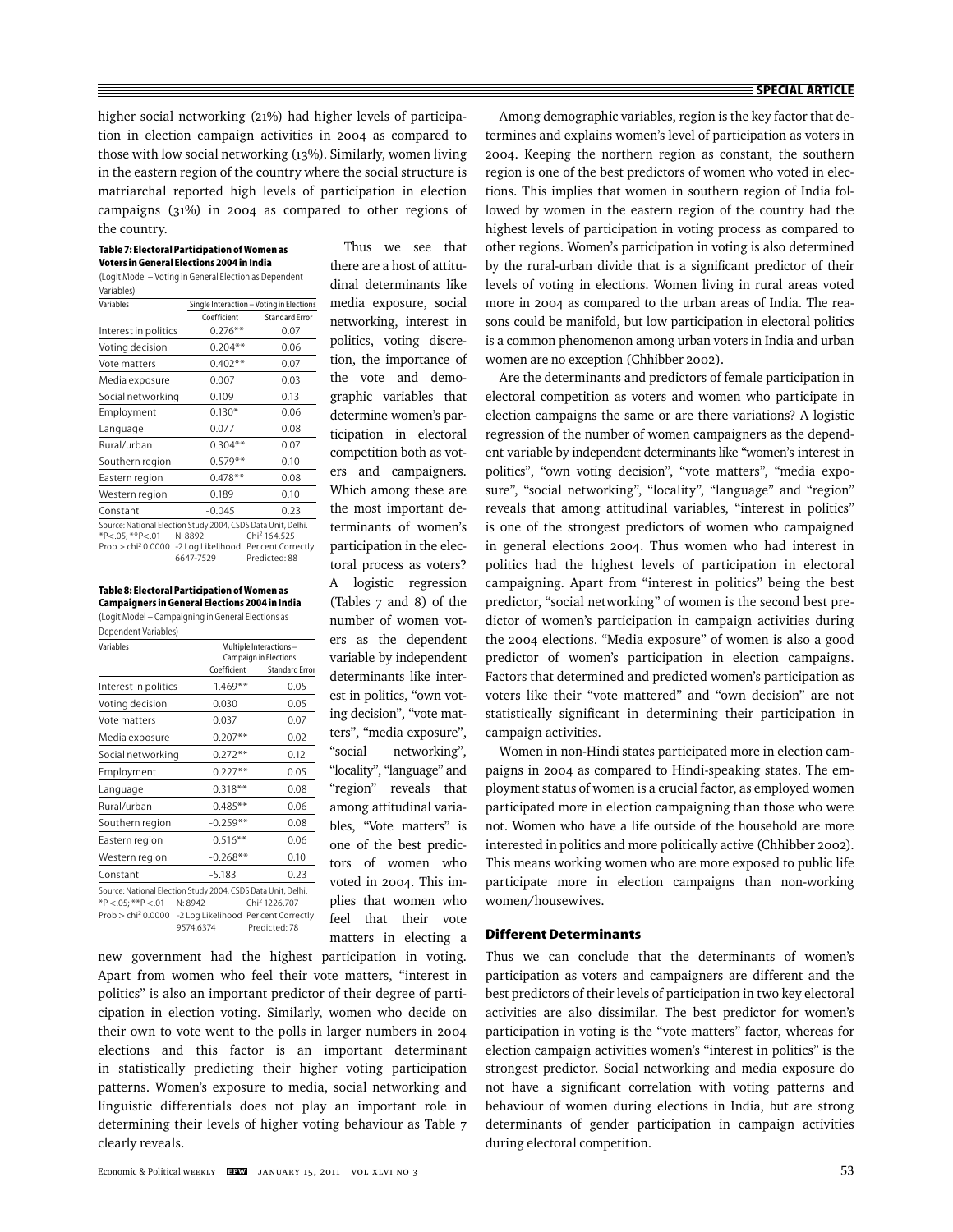## **5 Barriers and Obstacles**

The Constitution of India grants universal suffrage to both men and women with equal rights to participate in electoral competition, but the existing societal value system, the private-public divide in terms of domain identification and male preponderance in political institutions restrict women from exercising their electoral rights and a fair participation in electoral competition. These factors also act as key barriers and obstacles in women's active participation in the Indian electoral system and in the larger issue of women's advancement as a whole. The lack of critical and quality representation of women in key decision-making positions results in women's agenda not getting reflected and addressed in public policies and programmes (Baseline Report 1998).

The public agenda of Indian men and women elected through the electoral fray as people's representatives are quite different and their priority of public works undertaken is also not similar. While elected women representatives addressed issues of longterm benefits such as education, health, violence against women and basic amenities that affect community, men concentrated on issues that needed immediate attention such as roads, community and commercial centres, tanks, bridges, etc (Interim Narrative Report 2002-03). Thus, an exclusive men's agenda of public work tends to neglect women's issues and is detrimental towards women advancement and progress in the larger interest of the society.

On the one hand, the absence of a critical mass of women representatives reduces their bargaining and negotiating power during the allotment of key cabinet berths in India such as finance, home, defence, health, etc, which are generally allotted to men and considered "heavy-weight" ministries. On the other, Indian women are mostly allotted ministries during cabinet formation which are not only termed as "feminine" ministries like women and children welfare, information and culture, social welfare, etc, but which are perceived as relatively less important. To this extent, women in India seem to have failed in breaking the glass ceiling and have been relegated to the fringes in power sharing at the top level, which, in turn, has an adverse impact on their overall political status in the country and has acted as barriers and obstacles in higher electoral participation.

The low proportion of women in the inner political party structure of India further erodes women's efforts to lobby and garner resources and support for nurturing and building their political constituencies as well as mobilising financial and human resources required to meet the demands and aspirations of their constituencies. This inevitably results in women being perceived as weak representatives – generally unaccepted as political leaders by people in their constituency. At times, their insignificant numbers may put them in a vulnerable position resulting in seeking alliances along caste, religion and regional identities rather than along common gendered interests (Baseline Report 1998). Thus, Indian women in public life as people's representatives often become co-opted in the men-centric structure of development agendas. At the grass-root levels of panchayati raj institutions, there have been strong roadblocks and obstacles to women's entry into politics and a backlash of violence to keep them away from electoral politics (Baseline Report 1998).

The absence of affirmative action for 33% reservation of seats for Indian women at state legislature and Parliament is having a negative impact on women's share in the institutions of representations. However, treating women as a blanket category for the benefits of reservation would further complicate the issue of women's representation and participation in India's electoral competition. For, such benefits would largely be appropriated by those women who belong to the upper stratum of society or to those already having a political background. Hence, women from the lower economic strata, backward castes and marginalised groups would get further excluded from contesting elections and sharing political power.

Thus, the disadvantaged sections among the women in India who are already denied their political rights to participate in elections as candidates arising out of their situational deficiencies and lack of political connections would be further relegated. The absence of proportionate and qualitative representation of Indian women in top legislative and decision-making bodies is leading to a lopsided working of democracy in the country. For Indian democracy to become successful at the ground level, men and women should get a free and proportionate chance to enjoy and exercise their political rights and participate in electoral competition. The inclusion of women in the political structure and their proportionate electoral participation will not only correct the existing gender gaps in the electoral arena and remove barriers and obstacles confronting them, but also bring gender issues to the forefront leading to women's empowerment and advancement in the society in the long run.

## **6 Conclusions**

To conclude, there has been a marked increase in voter turnout and election campaigning among women in India. While there have been significant gains among Indian women in these two areas of electoral participation, they continue to be under-represented in legislative bodies both at national and state level and within political parties. The under-representation of women in the Lok Sabha and state assemblies and in crucial decision-making positions like important cabinet berths are clear pointers of their systematic exclusion from electoral competition on a gender basis. Though women head a significant number of national and state level political parties as party leaders, their representation within the rank and file of prominent political parties is not in significant numbers. Women who have made their presence felt in inner party structures are also relegated to the second rung leadership and have failed to break the "glass ceiling". They rarely play any role in formulating policies and strategies in political parties and are assigned the job of keeping an eye on "women's issues" that could bring electoral benefits and dividends for the party in future hustings.

However, the silver lining over women's participation in electoral politics in India is the participatory upsurge witnessed among women as voters in the 1990s. The difference in voting based on gender remains significant, but the participation of women as voters is clearly on the upswing at the national level as more and more women have started exercising their electoral rights and participating in electoral competition. Similarly, women's participation in formal politics has also increased in campaign activities during the election. Thus, the political